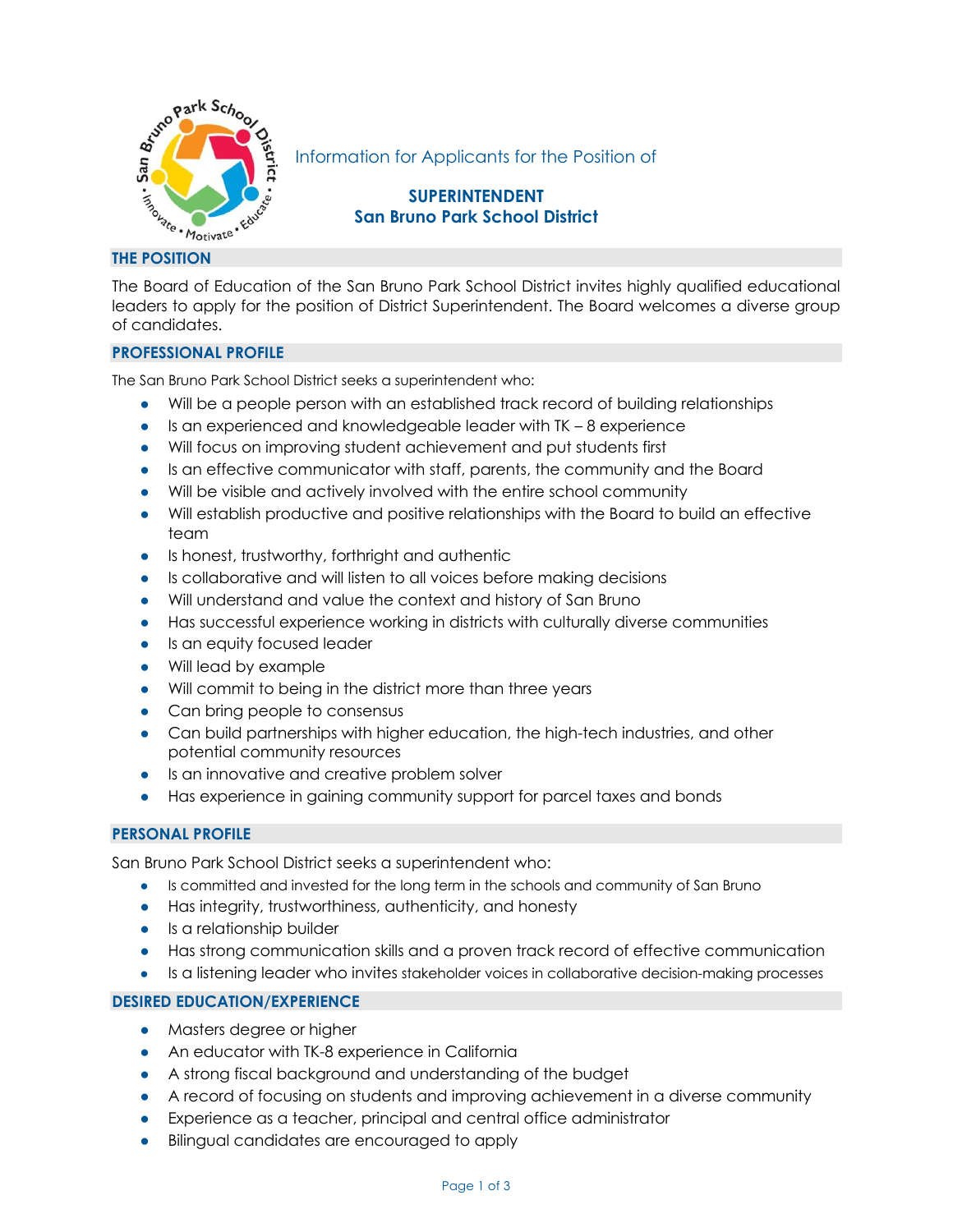#### **SELECTION PROCESS**

The Board of Education has retained Consultants Phil Quon and Jacki Horejs, Ed.D. of Leadership Associates to recruit qualified candidates. The consultants will screen applications and recommend candidates to the Board for interviews and further consideration. The Board will have the opportunity to review all applications submitted. Any contact with board members, in an attempt to influence the selection process, will be considered a breach of professional ethics. Finalists will have an opportunity to familiarize themselves with the community and schools. Board members reserve the right to visit the District and communities of a candidate prior to a final decision.

# **SALARY AND CONTRACT**

The salary will be competitive and based upon qualifications and experience. A multi-year contract will be considered.

### **APPLICATION REQUIREMENTS**

To be considered, the candidate must provide:

- A letter of application
- A fully completed application form
- A resume
- Three letters of recommendation
- Five professional references
- Verification of degrees and credentials (finalists only)

*All materials will be acknowledged and treated confidentially*

#### **THE DISTRICT**

The mission of San Bruno Park School District (SBPSD) is to educate and empower all students to thrive academically, socially and emotionally to be contributing members of society. The District's vision is to develop "Schools with Tomorrow Inside," to provide an educational experience that not only provides for the acquisition of rigorous academic content, but is also intentional about fostering critical thinking, communication, collaboration, creativity, and other 21st century skills our young people need to thrive in this complex, rapidly changing world.

San Bruno Park School District is made up of (5) five elementary schools (Allen, Belle Air, John Muir, Portola and Rollingwood) and (1) one Middle School (Parkside Intermediate). Preschool is offered at three elementary schools and the district partners with Peninsula Health Care District to provide a health center at Belle Air Elementary School. Transitional Kindergarten (TK) is offered at two school sites, Belle Air and Rollingwood. Many individuals who work in the San Bruno Park School District, as teachers and other staff, are long standing residents of the community. Over the past several years, San Bruno Park has seen a decline in enrollment resulting in the consolidation of schools. The District currently serves 2,274 students. San Bruno Park School District is a diverse community serving many ethnic and socioeconomic backgrounds.

#### **THE BOARD OF EDUCATION**

Andriana Shea, President Henry Sanchez MD, Vice President Teri L. Chavez, Clerk Jennifer M. Blanco, Representative Andrew T. Mason, Member-at-Large

*San Bruno Park School District is an equal opportunity employer.*